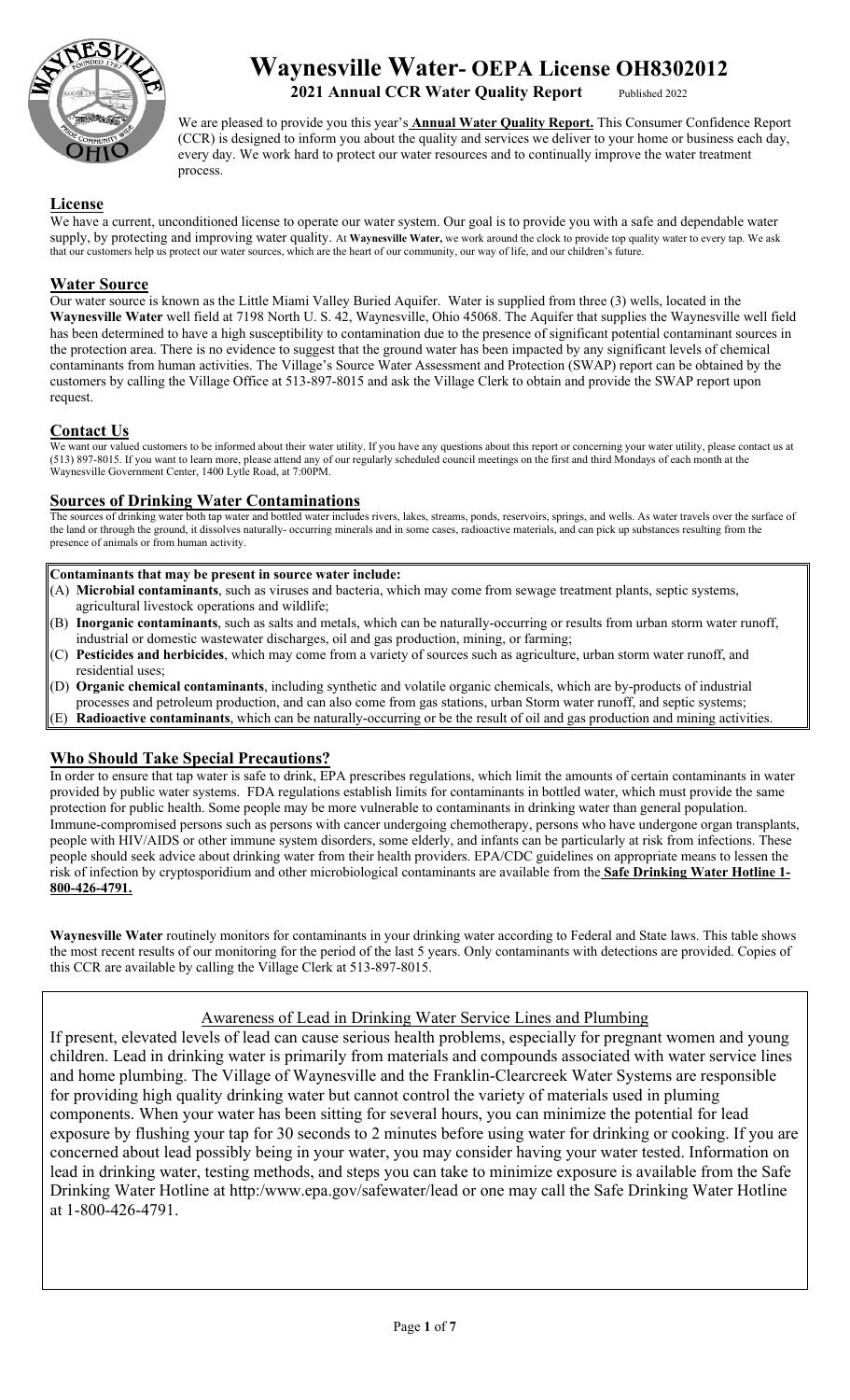#### *Revised Total Coliform Rule (RTCR) Information*

*All water systems were required to begin compliance with a new rule, the Revised Total Coliform Rule, on April 1, 2016. The new rule maintains the purpose to protect public health by ensuring the integrity of the drinking water distribution system and monitoring for the presence of total coliform bacteria, which includes E. coli bacteria. The U.S. EPA anticipates greater public health protection under the new rule, as it requires water systems that are vulnerable to microbial contamination to identify and fix problems. As a result, under the new rule there is no longer a maximum contaminant level violation for multiple total coliform detections. Instead, the new rule requires water systems that exceed a specified frequency of total coliform occurrences to conduct an assessment to determine if any significant deficiencies exist. If found, these must be corrected by the PWS.*

| Village of Waynesville Water Production 2021 Table of Contaminants<br><b>Regulated Contaminants</b>                   |                                                                                                                                                                                                                            |                                     |                      |                       |                                                      |                        |                                                                                                               |  |  |  |
|-----------------------------------------------------------------------------------------------------------------------|----------------------------------------------------------------------------------------------------------------------------------------------------------------------------------------------------------------------------|-------------------------------------|----------------------|-----------------------|------------------------------------------------------|------------------------|---------------------------------------------------------------------------------------------------------------|--|--|--|
| Contaminant                                                                                                           | <b>Violation?</b>                                                                                                                                                                                                          | Level<br><b>Detected</b>            | <b>MCL</b>           | <b>MCLG</b>           | <b>Range of</b><br><b>Detection</b>                  | Year<br><b>Sampled</b> | <b>Likely Source of Contamination</b>                                                                         |  |  |  |
| Barium (ppm)                                                                                                          | No                                                                                                                                                                                                                         | 0.0798<br>ppm                       | 2                    | 2                     | n/a                                                  | 2019                   | Discharge of drilling wastes; Discharge from<br>metal refineries; Erosion of natural deposits                 |  |  |  |
| Nitrogen, Nitrate+<br>Nitrite (ppm)                                                                                   | No                                                                                                                                                                                                                         | 2.36 ppm                            | 10                   | 10                    | n/a                                                  | 2021                   | Runoff from fertilizer use: leaching from septic<br>tanks, sewage: erosion of natural deposits                |  |  |  |
|                                                                                                                       |                                                                                                                                                                                                                            |                                     |                      |                       | Water Distribution System 2021 Table of Contaminants |                        |                                                                                                               |  |  |  |
|                                                                                                                       | Action Levels (AL) control Copper and Lead. If the 90 <sup>th</sup> percentile exceeds the Action Level, specific corrective actions are required.<br>Twenty samples for both lead and copper analysis were taken in 2021. |                                     |                      |                       |                                                      |                        |                                                                                                               |  |  |  |
| Lead<br>(ppb)                                                                                                         | No                                                                                                                                                                                                                         | $<$ 5 ppb<br>was the<br>$90^{th}$ % | $AL=15$ ppb          | $\mathbf{0}$          | n/a                                                  | 2021                   | Corrosion of household plumbing systems;<br>Erosion of natural deposit.                                       |  |  |  |
| 0 out of 20 lead samples in 2021 were found to have a lead level in excess of the lead action level of 15 ppb.        |                                                                                                                                                                                                                            |                                     |                      |                       |                                                      |                        |                                                                                                               |  |  |  |
| Copper<br>(ppm)                                                                                                       | N <sub>0</sub>                                                                                                                                                                                                             | .325 ppm<br>was the<br>90th %       | $AL=1.3$ ppm         | $1.3$ ppm             | n/a                                                  | 2021                   | Corrosion of household plumbing systems;<br>Erosions of natural deposit. Leaching from wood<br>preservatives. |  |  |  |
| 0 out of 20 copper samples in 2021 were found to have a copper level in excess of the copper action level of 1.3 ppm. |                                                                                                                                                                                                                            |                                     |                      |                       |                                                      |                        |                                                                                                               |  |  |  |
| <b>Volatile Organic Compounds</b>                                                                                     |                                                                                                                                                                                                                            |                                     |                      |                       |                                                      |                        |                                                                                                               |  |  |  |
| Total<br><b>Trihalomethanes</b><br><b>TTHMs</b> (ppb)                                                                 | No                                                                                                                                                                                                                         | $15.5$ ppb                          | 80 ppb               | n/a                   | $13.9 - 15.5$ ppb                                    | 2021                   | <b>Disinfectant byproducts</b>                                                                                |  |  |  |
| <b>Compliance Monitoring and Residual Disinfectant Requirements</b>                                                   |                                                                                                                                                                                                                            |                                     |                      |                       |                                                      |                        |                                                                                                               |  |  |  |
| Contaminant                                                                                                           | Violation?                                                                                                                                                                                                                 | Level<br>detected                   | <b>MCL</b>           | <b>MCLG</b>           | Range of<br>detections                               | Year<br>sampled        |                                                                                                               |  |  |  |
| <b>Total Chlorine</b>                                                                                                 | $\mathbf{N_0}$                                                                                                                                                                                                             | $1.46$ ppm                          | 4 ppm<br><b>MRDL</b> | 4 ppm<br><b>MRDLG</b> | $1.05 - 1.73$ ppm                                    | 2021                   | Water disinfection additive used to control<br>microbes                                                       |  |  |  |

**The average water hardness was 20 grains per gallon** 

#### **Definitions for all tables:**

**MCL** = *Maximum Contaminant Level* – The highest level of a contaminate that's allowed in drinking water. MCL's are set to the very stringent levels. To understand the possible health effects described for many regulated contaminants, a person would have to drink 2 liters of water every day at the MCL level for a lifetime to have a one- in- a- million chance of having the described health effect.

**MCLG** = *Maximum Contaminate Level Goal –* The level of contaminant in drinking water below which there is no known or expected risk to health.

**MRDLG= Maximum Residual Disinfectant Goal**: The level of residual disinfectant below which there is no known or expected risk to health.

**MRDL**= *Maximum Residual Disinfectant Level*, The highest residual disinfectant level allowed.

Total Chlorine Residual MCL is MRDLG: less than 4 ppm

**AL** = *Action Level* – The concentration of a contaminant which triggers a treatment or other requirements which a water system must follow as required by the OEPA.

**mg/l (milligrams per liter) and ppm (p***arts per million)- corresponds to one second in 11.5 days*  **ppb**= *Parts per Billion- corresponds to one second in 31.7 years < less than symbol* 

Picocuries per liter **(p Ci/L)** = A common measure of radioactivity N/A and n/a, not applicable

All drinking water, including bottled water, may reasonably be expected to contain at least small amounts of some contaminants. The presence of contaminants does not necessarily indicate that the water poses a health risk.

More information about contaminants and potential health effects can be obtained by calling the

#### **Environmental Protection Agency's Drinking Water Hotline at 1-800-426-4791.**

In our continuing efforts to maintain a safe and dependable water supply, it may be necessary to make improvements to the water system. The cost of these improvements may be reflected in the billing rate structure. Billing rate adjustments may be necessary to address these necessary improvements.

*Visit our website: www.waynesville-ohio.org*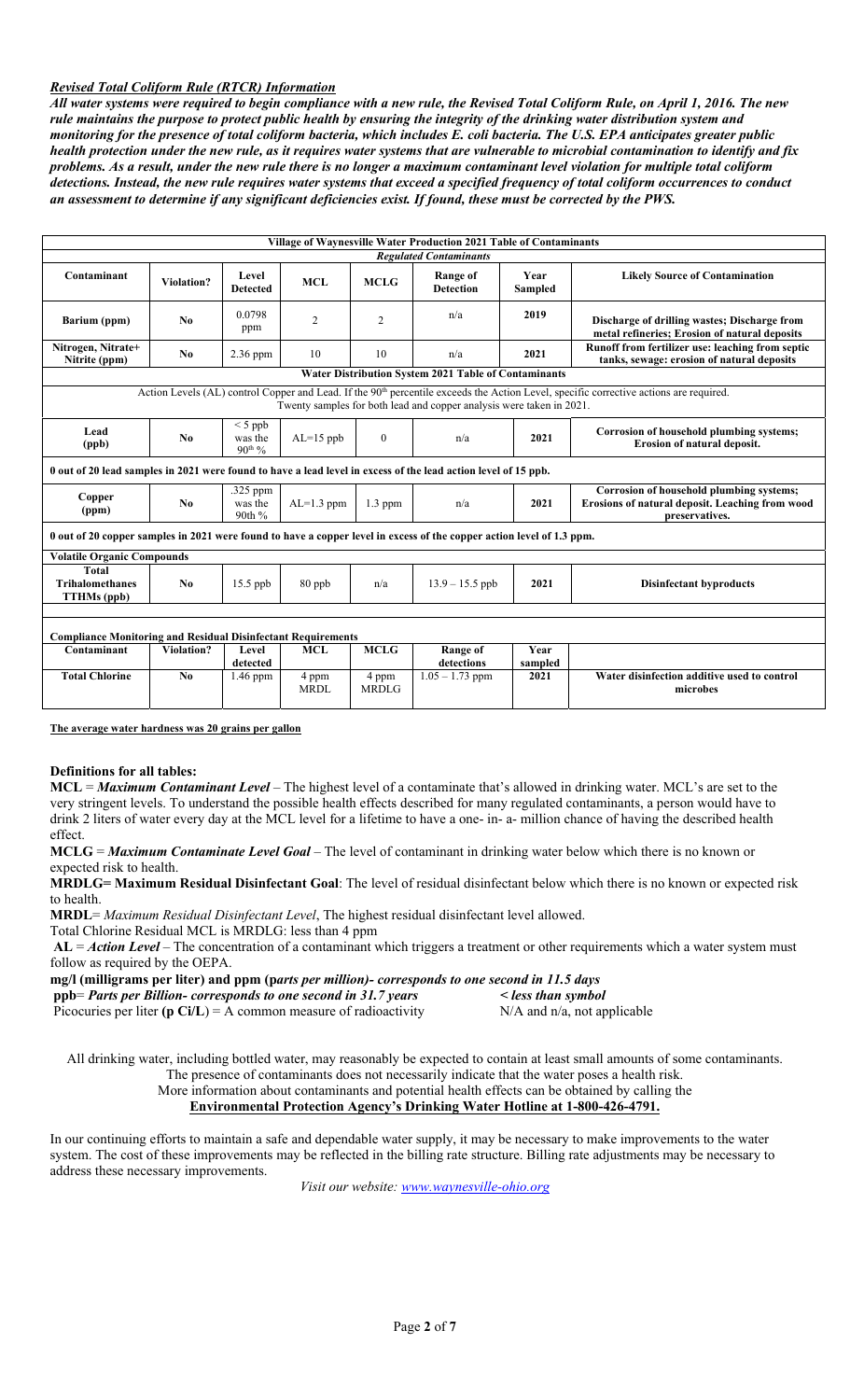**The Village of Waynesville sometimes uses water from Warren County Water and Sewer. In 2021 the Village supplemented our water system by using an emergency interconnection**  between the dates of April 14<sup>th</sup>, 2021 through July 27<sup>th</sup>, 2021. Their CCR is provided.

**Warren County Water and Sewer Department** 

## **CONSUMER CONFIDENCE REPORT (CCR)**

#### **2021 Water Quality Report for the Franklin-Clearcreek Water System PWSID# 8301603**

The Warren County Water Department has prepared the following information for the Franklin- Clearcreek Water System. Included in this report is general health information, water quality test results, how to participate in decisions concerning your drinking water and water system contacts. This annual water quality report describes the water source, lists test results, and contains important information about drinking water from the previous year. Reporting is a requirement of the Safe Drinking Water Act of 1996. We encourage public participation in our community's future. The Warren County Board of Commissioners meetings are held on Tuesdays at 9:00 A.M. and on Thursdays at 5:00 P.M. The public is welcome.

## *Water Source*

The well field is located in northwest Warren County. It is bordered by Trenton-Franklin Road on the north, Twin Creek on the west, the Great Miami River on the south, and the Conrail tracks on the east. This is an area of the confluence of the Twin Creek and Great Miami Buried Valley Aquifers. The water quality is exceptional and does not require treatment other than the addition of fluoride and chlorine. The aquifer that supplies the Franklin-Clearcreek wellfield has been determined to have a high susceptibility to contamination due to the presence of significant potential contaminate sources in the protection area. However, there is no evidence to suggest that ground water has been impacted by significant levels of chemical contaminants from human activities. Should you need to find your Source Water Assessment Information, the report can be accessed at Ohio EPA's website at the following link, http://www.epa.ohio.gov/ddagw/swap/OH8301603. The Franklin-Clearcreek Water System also has several interconnections with surrounding water systems for emergency

backup purposes. These connections are as follows:

4151 Lytle Road (Waynesville, Ohio) – Village of Waynesville Water

3050 State Route 73 (Waynesville, Ohio) – Village of Waynesville Water

8656 Bunnell Hill Road (Springboro, Ohio) – City of Springboro/Veolia Water

15 Lytle Five Points Road (Springboro, Ohio) – City of Springboro/Veolia Water

346 Lytle Road Springboro Tower (Springboro, Ohio) City of Springboro/Veolia Water

3763 Beal Road (Franklin, Ohio) – City of Franklin Water

6010 State Route 123 (Franklin, Ohio) – City of Franklin Water

7068 Dixie Hwy (Franklin, Ohio) – City of Franklin Water

6562 Manchester Road (Middletown, Ohio) – City of Middletown Water

2467 State Route 48 (Lebanon, Ohio) – City of Lebanon Water

Hamilton-Mason Road & Butler-Warren Road (Mason, Ohio) Butler County and Greater Cincinnati Water

17562 State Route 48 (South Lebanon, Ohio) – Western Water Company

Brimstone and State Route 73 (Harveysburg, Ohio) – Western Water Company

## *Sources of Drinking Water Contamination*

The sources of drinking water (both tap water and bottled water) include rivers, lakes, streams, pond, reservoirs, springs, and wells. As water travels over the surface of the land or through the ground, it dissolves naturally-occurring minerals and, in some cases, radioactive material, and can pick up substances resulting from the presence of animals or from human activity.

Contaminants that may be present in source water include:

- A) Microbial contaminants, such as viruses and bacteria, which may come from sewage treatment plants, septic systems, agricultural livestock operations and wildlife;
- B) Inorganic contaminants, such as salts and metals, which can be naturally-occurring or result from urban storm water runoff, industrial or domestic wastewater discharges, oil and gas production, mining, or farming;
- C) Pesticides and herbicides, which may come from a variety of sources such as agriculture, urban runoff, and residential uses;
- D) Organic chemical contaminants, including synthetic and volatile organic chemicals, which are by-products of industrial processes and petroleum production, and can also come from gas stations, urban Storm water runoff, and septic systems;
- E) Radioactive contaminants, which can be naturally-occurring or be the result of oil and gas production and mining activities.

In order to ensure that tap water is safe to drink, USEPA prescribes regulations which limit the amount of certain contaminants in water provided by public water systems. FDA regulations establish limits for contaminants in bottled water which must provide the same protection for public health.

Drinking water, including bottled water, may reasonably be expected to contain at least small amounts of some contaminants. The presence of contaminants and potential health effects can be obtained by calling the Federal Environmental Protection Agency's Safe Drinking Water Hotline (1-800-426-4791)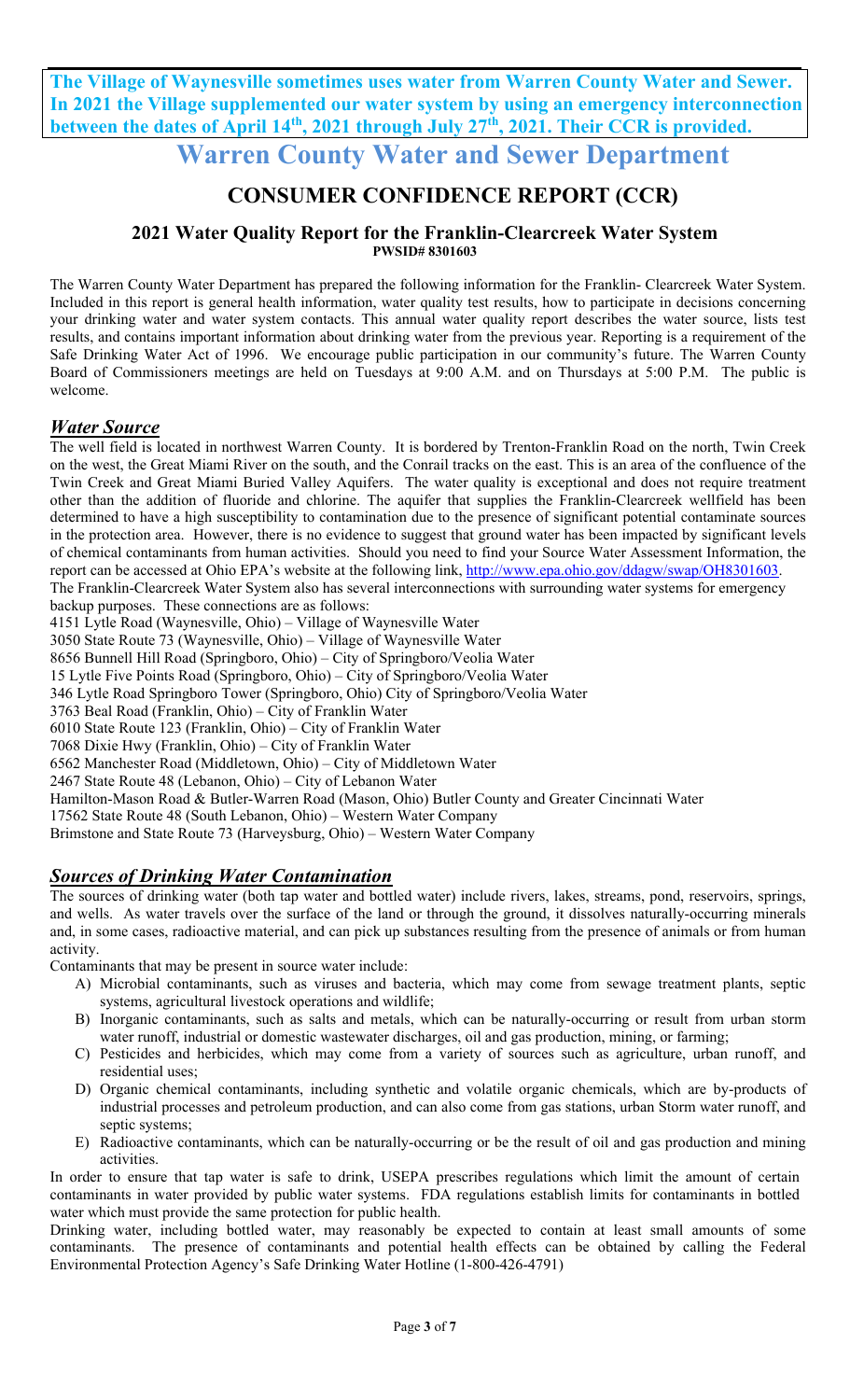## *Who needs to take special precautions?*

Some people may be more vulnerable to contaminants in drinking water than the general population. Immunocompromised persons undergoing chemotherapy, persons who have undergone organ transplants, people with HIV/AIDS or other immune system disorders, some elderly, and infants can be particularly at risk from infections. These people should seek advice about drinking water from their health care providers. EPA/CDC guidelines on appropriate means to lessen the risk of infection by Cryptosporidium and other microbial contaminants are available from the **Safe Drinking Water Hotline (800-426-4791)**.

## *About your Drinking Water*

The EPA requires sampling to ensure drinking water safety. The Franklin-Clearcreek Water System conducted sampling for Bacteria, Nitrate, Copper, Lead, and Disinfection By-Products during 2021. The Ohio EPA requires us to monitor for some contaminants less than once per year because the concentrations of these contaminants does not change frequently. Some of our data, though accurate, is more than one year old.

## *License*

The Franklin-Clearcreek Water System currently has an unconditioned (green) license to operate. The license is valid from January 1, 2021 to January 30, 2022.

## *Contact*

For further information about water quality, contact the Warren County Water and Sewer Department (WCWSD). Hours of operation are 7:30 AM and 4:00 PM, Monday through Friday:

 **Main Office (513) 695-1377 Superintendent of Operations (513) 683-3687 FAX (513) 697-1752 WEB SITE: http://www.co.warren.oh.us/**

Send correspondence to: **Warren County Water and Sewer, PO Box 530, Lebanon, OH 45036-0530** 

## *Explanation of the Water Quality Data Tables*

This report is based upon tests conducted by the Warren County Water Laboratory and its' contract laboratory. Terms used in the Water Quality Tables and in other parts of this report are defined here.

**Maximum Contaminant Level or MCL**: The highest level of a contaminant that is allowed in drinking water. MCLs are set as close to the MCLGs as feasible using the best available treatment technology.

**Maximum Contaminant Level Goal or MCLG**: The level of a contaminant in drinking water below which there is no known or expected risk to health. MCLGs allow for a margin of safety.

**Maximum Residual Disinfectant Level (MRDL)**: The highest level of a disinfectant allowed in drinking water. There is convincing evidence that addition of a disinfectant is necessary for control of microbial contaminants.

 **Maximum Residual Disinfectant Level Goal (MRDLG):** The level of drinking water disinfectant below which there is no known or expected risk to health. MRDLGs do not reflect the benefits of the use of disinfectants to control microbial contaminants.

#### **(MRL): Minimum Reporting Limit**

**Parts per Million (ppm) or Milligrams per Liter (mg/L)** are units of measure for concentration of a contaminant. A part per million corresponds to one second in a little over 11.5 days.

**Parts per Billion (ppb) or Micrograms per Liter (μg/L)** are units of measure for concentration of a contaminant. A part per billion corresponds to one second in 31.7 years. **ppb**: parts per billion

The "<" symbol: A symbol which means less than. A result of <5 means that the lowest level that

could be detected was 5 and the contaminant in that sample was not detected.

**Picocuries per liter (pCi/L):** A common measure of radioactivity.

Action Level (AL): The concentration of a contaminant which, if exceeded, triggers treatment or other requirements which a water system must follow.

| <u>compannee receivering max succeeded reequerements some</u> |                                            |                                            |                |                 |                  |                       |                                                |  |  |
|---------------------------------------------------------------|--------------------------------------------|--------------------------------------------|----------------|-----------------|------------------|-----------------------|------------------------------------------------|--|--|
| Substance                                                     | <b>Highest</b><br>Level<br><b>Detected</b> | Range of<br><b>MCL</b><br><b>Detection</b> |                | MCLG            | <b>Violation</b> | <b>Sample</b><br>Year | <b>Sources of Substances</b>                   |  |  |
| Fluoride $(mg/L)$                                             | 1.26                                       | $0.8 - 1.3$                                | $\overline{4}$ | $\overline{4}$  | N <sub>o</sub>   | 2021                  | Water additive which promotes<br>strong teeth; |  |  |
| Chlorine $(mg/L)$                                             | 1.9                                        | $0.2 - 2.0$                                | $MRDL=$<br>4.0 | $MRDLG=$<br>4.0 | No               | 2021                  | Element used for disinfection                  |  |  |

#### **Compliance Monitoring and Disinfection Requirements 2021**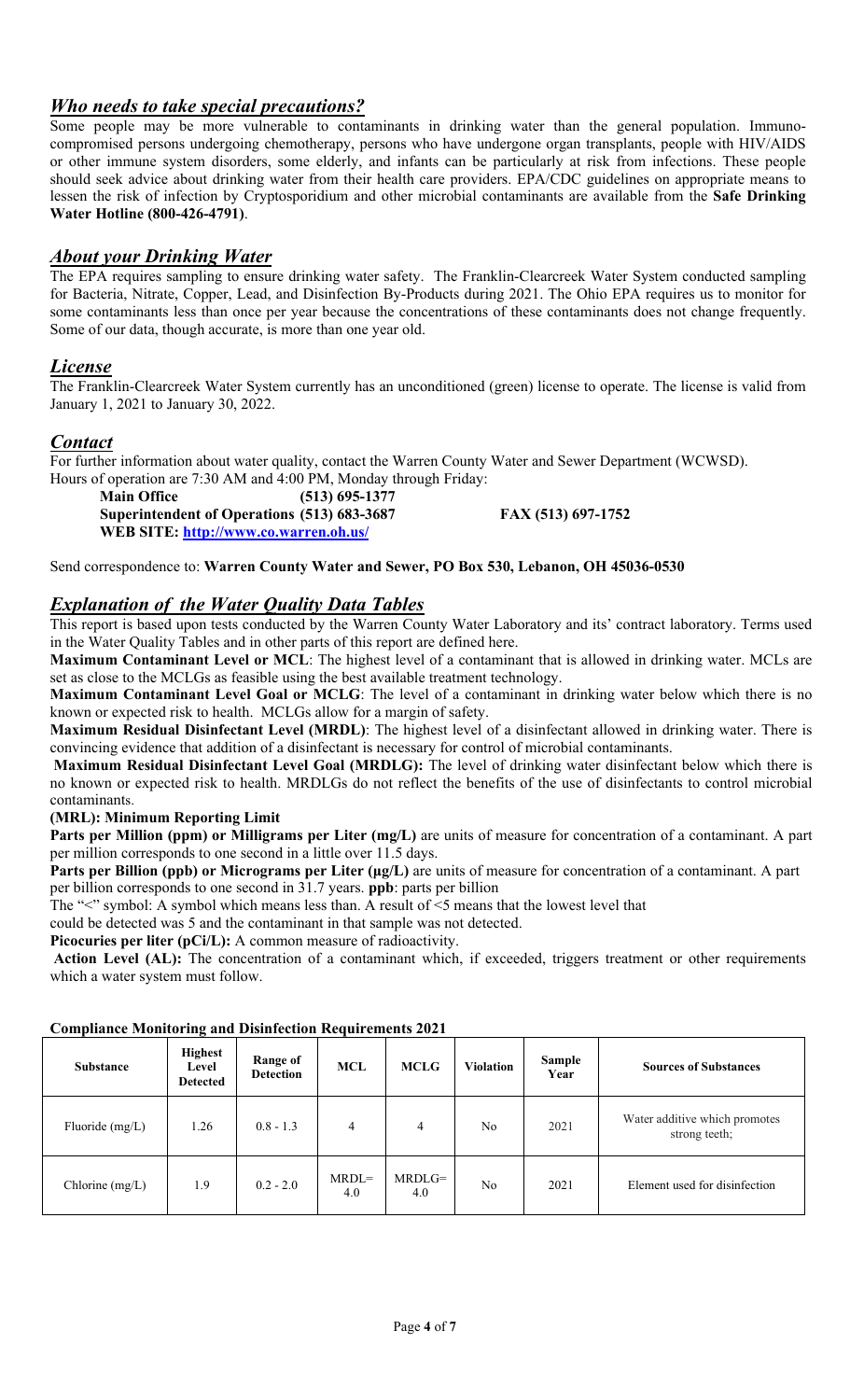| <b>Substance</b>   | Highest<br>Level<br><b>Detected</b> | Range of<br><b>Detection</b>        | <b>MCL</b>     | <b>MCLG</b> | <b>Violation</b> | <b>Sample</b><br>Year | <b>Sources of Substances</b>                                                                      |
|--------------------|-------------------------------------|-------------------------------------|----------------|-------------|------------------|-----------------------|---------------------------------------------------------------------------------------------------|
| Barium             | 0.0826<br>mg/1                      | $0.0826 -$<br>$0.0826 \text{ mg}/1$ | $\overline{2}$ | 2           | N <sub>0</sub>   | 2019                  | Discharge of drilling waste, metal<br>refineries, erosion of natural<br>deposits                  |
| Cyanide, Total     | < 0.010<br>mg/l                     | $< 0.010 -$<br>$0.010 \text{ mg/l}$ | 0.2            | 0.2         | N <sub>0</sub>   | 2019                  | Discharge from steel/metal<br>factories; discharge from plastic<br>and fertilizer factories       |
| Nitrate<br>Nitrite | $3.3 \text{ mg}/l$                  | $3.3 - 3.3$<br>mg/1                 | 10             | 10          | No               | 2021                  | Runoff from fertilizer use; leaching<br>from septic tanks, sewage; erosion<br>of natural deposits |

**Franklin-Clearcreek Water System Monitored Analytes Sampled in 2021 (unless noted)**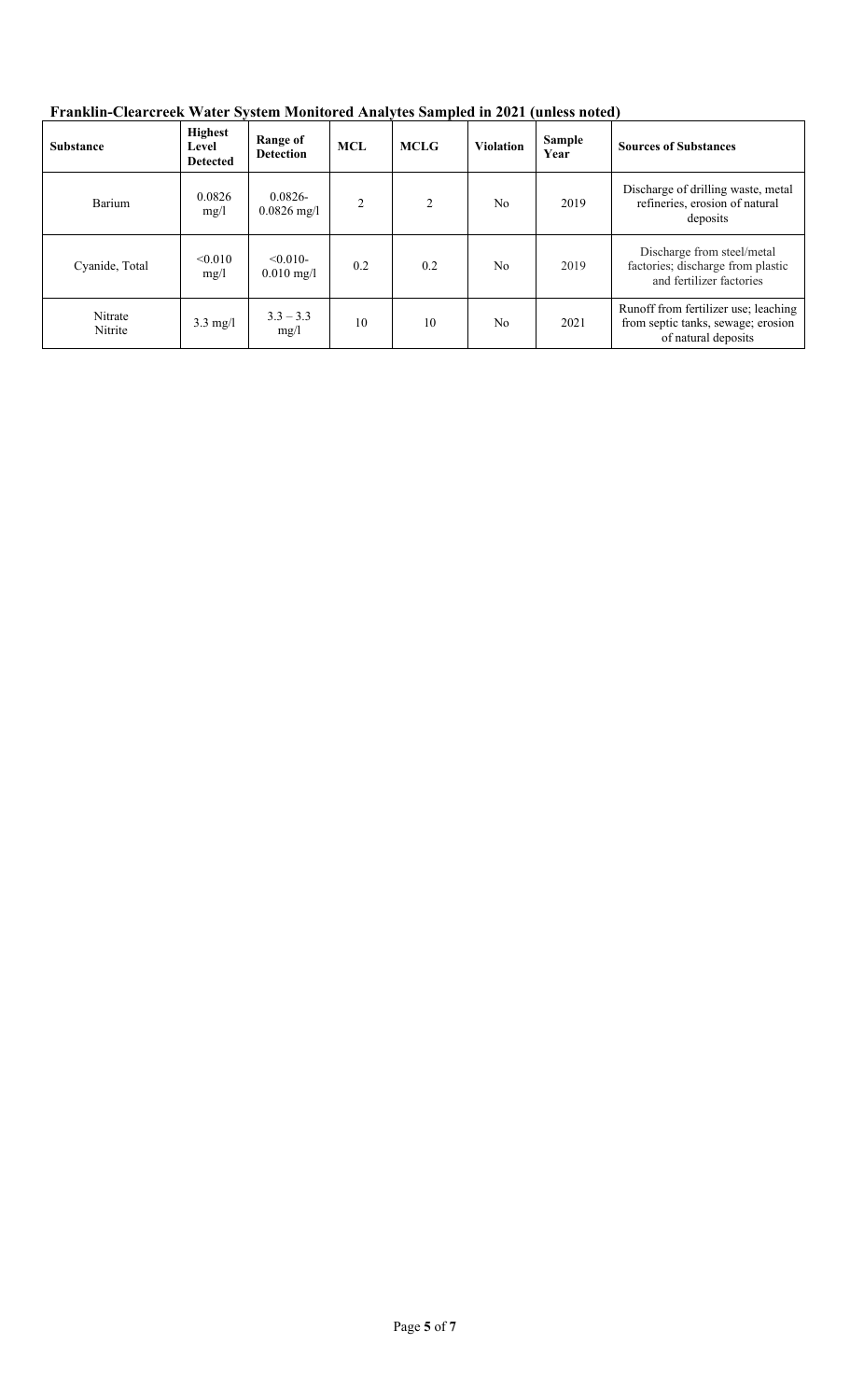|  | Drinking Water Contaminants Tested in the Franklin-Clearcreek Water System - 2021 |  |  |  |  |
|--|-----------------------------------------------------------------------------------|--|--|--|--|
|  |                                                                                   |  |  |  |  |

| <b>Substance</b>             | <b>Highest</b><br>Level<br><b>Detected</b> | Range<br>of<br><b>Detection</b> | <b>MCL</b> | <b>MCLG</b> | <b>Violation</b> | <b>Sample</b><br>Year | <b>Sources of</b><br><b>Substances</b>         |
|------------------------------|--------------------------------------------|---------------------------------|------------|-------------|------------------|-----------------------|------------------------------------------------|
| <b>Total Trihalomethanes</b> | $28.1 \text{ ug/L}$                        | $26.2 - 28.1$ ug/L              | 80         | n/a         | N <sub>0</sub>   | 2021                  | By-products of drinking<br>water chlorination  |
| Bromodichloromethane         | $8.5 \text{ ug}/l$                         | $7.2 - 8.5$ ug/l                | 80         | n/a         | No               | 2021                  | By-products of drinking<br>water chlorination  |
| Bromoform                    | $2.0$ ug/l                                 | $0.55 - 2.0$ ug/l               | 80         | n/a         | No               | 2021                  | By-products of drinking<br>water chlorination. |
| Chloroform                   | 16.5                                       | $9.4 - 16.5$ ug/l               | 80         | n/a         | No               | 2021                  | By-products of drinking<br>water chlorination. |
| Dibromochloromethane         | $6.4 \text{ ug}/l$                         | $3.8 - 6.4$ ug/l                | 80         | n/a         | No               | 2021                  | By-products of drinking<br>water chlorination. |
| HAA5 Haloacetic acids        | $8.2$ ug/l                                 | $4.1 - 8.2$ ug/l                | 60         | n/a         | No               | 2021                  | By-products of drinking<br>water chlorination. |
| Dibromoacetic acid           | $< 0.5$ ug/l                               | $< 0.5$ ug/l                    | 60         | n/a         | No               | 2021                  | By-products of drinking<br>water chlorination. |
| Dichloroacetic acid          | $4.3 \text{ ug}/l$                         | $2.1 - 4.3$ ug/l                | 60         | n/a         | No               | 2021                  | By-products of drinking<br>water chlorination. |
| Monobromoacetic acid         | $<$ 0.5 ug/L                               | $<$ 0.5 ug/L                    | 60         | n/a         | No               | 2021                  | By-products of drinking<br>water chlorination. |
| Monochloroacetic acid        | $<$ 0.5 ug/L                               | $< 0.5$ ug/l                    | 60         | n/a         | No               | 2021                  | By-products of drinking<br>water chlorination  |
| Trichloroacetic acid         | $3.8 \text{ ug}/l$                         | $2.0 - 3.8$ ug/l                | 60         | n/a         | No               | 2021                  | By-products of drinking<br>water chlorination  |

## **SOC Group 1 sampled in 2021:**

| Alachlor: | $< 0.10 \text{ ug/L}$ |
|-----------|-----------------------|
|           |                       |

Atrazine: < 0.10 ug/L

Metolachlor: < 0.10 ug/L

Metribuzin: < 0.10 ug/L

Simazine:  $< 0.10$  ug/L